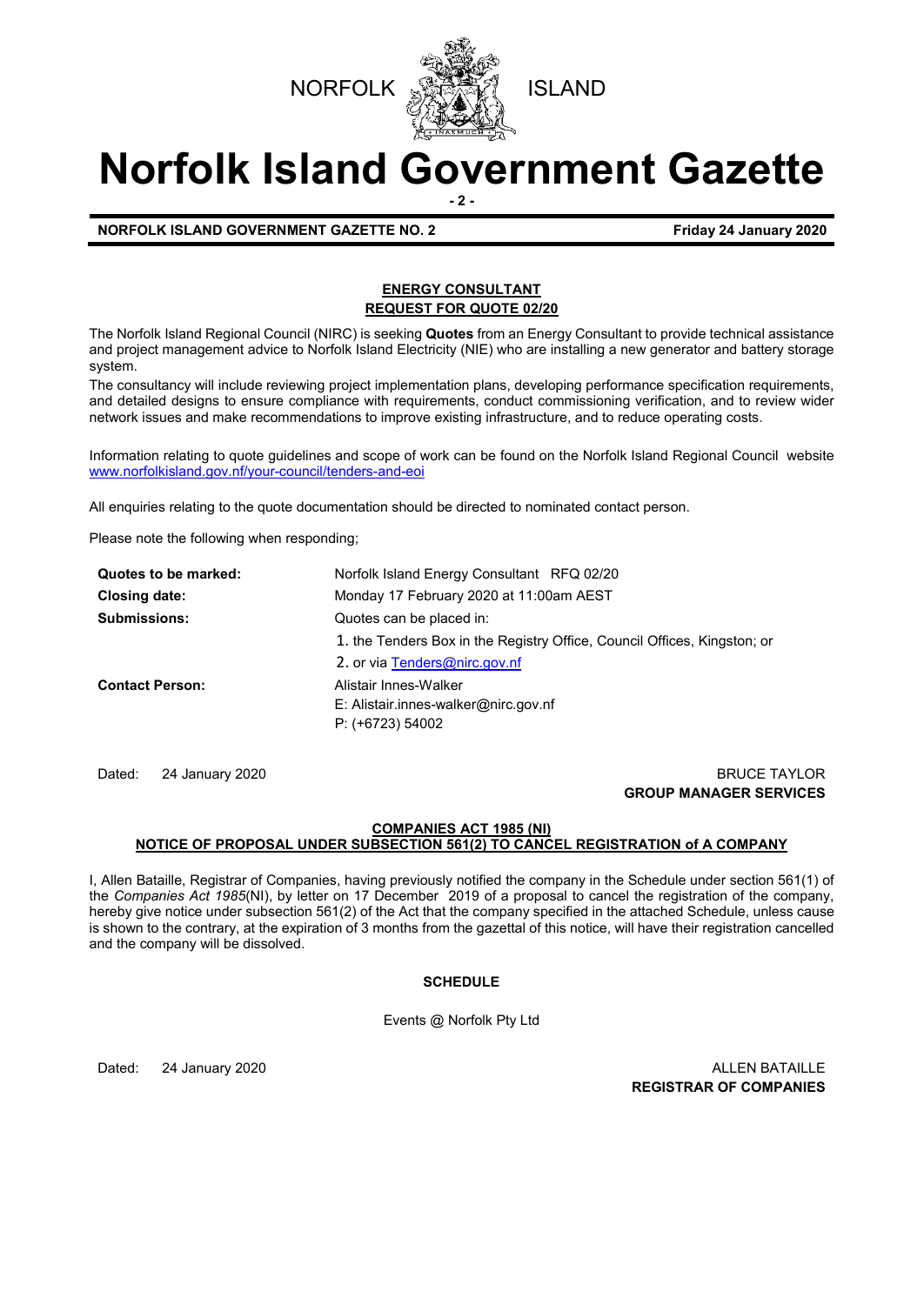# **NOTICE OF INTENTION TO APPLY FOR PROBATE**

#### **In the Supreme Court of**

#### **Norfolk Island**

In the estate of **DOREEN OLSSON,** late of Cascade Road, Norfolk Island,Home Duties, deceased.

I, **Janice Elizabeth Cooper** of Driver Christian Road, Norfolk Island, intend to apply to the Court not less than 14 days, and not more than 3 months, after the day this notice is published for probate of the will dated 25 August 2017 of the deceased person to be granted to me.

The deceased person's address shown in the will is Cascade Road, Norfolk Island.

All documents in relation to the estate may be served on me at the following address for service:

Estate of Doreen Olsson

P O Box 78

Norfolk Island.

Creditors of the estate are required to send particulars of their claims to the address for service.

Dated: 24 January 2020 **Dates:** 24 January 2020

**EXECUTRIX**

## **PUBLIC RESERVES ACT 1997 (NI) DRAFT PLAN OF MANAGEMENT FOR SELWYN RESERVE – CALL FOR FEEDBACK FROM THE COMMUNITY**

On Norfolk Island, Public Reserves are managed in accordance with the *Public Reserves Act 1997* (NI) and the *Plans of Management for Public Reserves*.

The Norfolk Island Regional Council (NIRC), is conducting a review of the existing plans and is seeking feedback from the community on the Draft Plan of Management for Selwyn Reserve.

To submit feedback, complete the online survey available on Councils website at link [http://www.norfolkisland.gov.nf/your](http://www.norfolkisland.gov.nf/your-council/council-documents/documents-public-exhibition)[council/council-documents/documents-public-exhibition](http://www.norfolkisland.gov.nf/your-council/council-documents/documents-public-exhibition) or collect a hardcopy form from Councils Customer Care offices on New Cascade Road.

Hardcopy submissions can be returned in person to the Customer Care offices, mailed to PO Box 95 or, emailed to [regionalcouncil@nirc.gov.nf.](mailto:regionalcouncil@nirc.gov.nf)

The public submission period is for 56 days and closes at 4:00pm on 16 March 2020. For more information, please contact Senior Environmental Officer Jim Castles by emailing *jim.castles@nirc.gov.nf* or telephone Customer Care on local free call 0100.

Dated: 15 January 2020 **JIM CASTLES SENIOR ENVIRONEMTNAL OFFICER**

#### **FIRE CONTROL ACT 2000 (NI) DECLARATION OF A FIRE DANGER PERIOD**

# **PUBLIC NOTICE**

The public are advised that I, Eric Russell Hutchinson, Administrator and delegate of the Commonwealth Minister under item 1.42 of the *Minister's Norfolk Island Delegation Instrument (No. 2) 2017* (CTH), hereby **declare** under section 21(1) of the *Fire Control Act 2000* (NI) [the Act] that a **fire danger period** applies to the whole of Norfolk Island **from 6:00pm on 17 January 2020 until 6:00pm 14 February 2020.**

During this period, a person may in accordance with section 23(1) of the Act light a fire in the open air: for cooking in a properly constructed fireplace or gas barbeque; or in a properly constructed incinerator designed to prevent the escape of sparks or incandescent material; or in accordance with a permit issued by the Chief Fire Control Officer.

A person who otherwise lights a fire in the open air is guilty of an offence and may be fined up to \$2,000.00 or be imprisoned for two years or both.

Dated: 14 January 2020 **ERIC RUSSELL HUTCHINSON ADMINISTRATOR**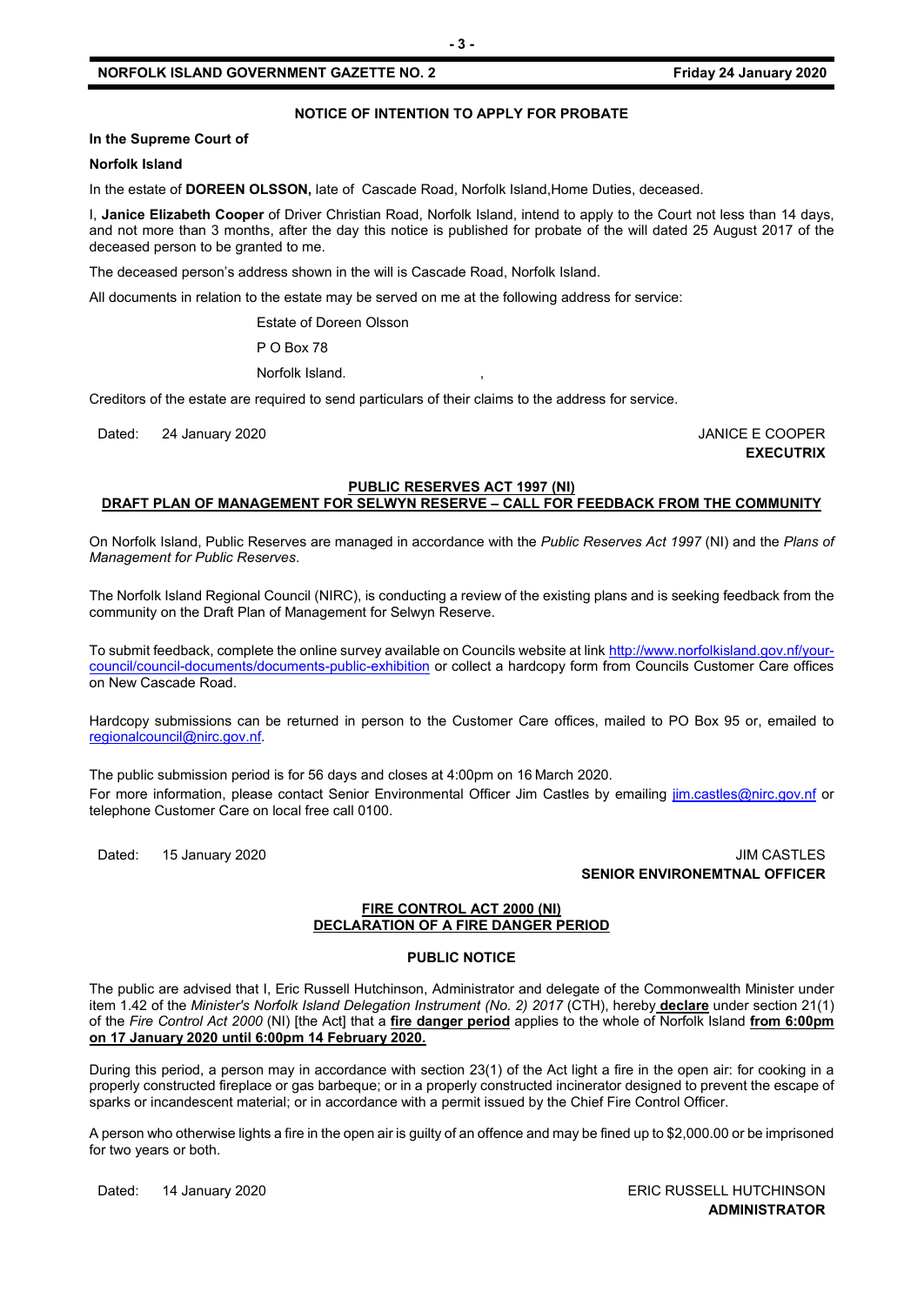#### **PLANNING ACT 2002 (NI) SECTION 48 NOTICE**

The following Development Application for permissible (with consent) use or development of land has been determined under the *Planning Act 2002* (NI).

| <b>DA Number</b> | Applicant                                         | <b>Location</b>                                                          | <b>Proposed Use and/or</b><br><b>Development</b>                                                                               | <b>Decision</b>                                          |
|------------------|---------------------------------------------------|--------------------------------------------------------------------------|--------------------------------------------------------------------------------------------------------------------------------|----------------------------------------------------------|
| DA.BA<br>30/2019 | Australia Post,<br><b>STRAWBERRY</b><br>HILLS NSW | Lot: 30 Sec: 23 Por:<br>25s Sh: 63, 47<br>Tavlors Road<br>NORFOLK ISLAND | Change of Use to add Industry -<br>Light - Parcel Delivery Depot as<br>an additional permitted use of<br>the existing premises | Approved,<br>18 December 2019.<br>subject to conditions. |

#### **Public Inspection**

The Notice of Decision and accompanying documents may be inspected, free of charge, during business hours at the Planning Office of the Norfolk Island Regional Council, New Military Barracks, Kingston.

# **Reviewable Decisions**

Decisions made in relation to development applications are reviewable decisions within the meaning of subsection 78(1) of the *Planning Act 2002* (NI). The applicant or any person who made a written public submission about the development application has the right to apply to the Administrative Review Tribunal or the Administrative Appeals Tribunal for review of a decision on a development application. An application for a review must be lodged within 28 days of the date the decision was given.

## Dated: 8 January 2020 JODIE BROWN **SENIOR STRATEGIC PLANNER**

# **PLANNING ACT 2002 (NI) – SUBSECTION 43(1) NOTICE DEVELOPMENT APPLICATIONS**

| <b>Development Application No.:</b> | <b>DA.BA 1/2020</b>                                                                                        |
|-------------------------------------|------------------------------------------------------------------------------------------------------------|
| Applicant:                          | C F Kenny                                                                                                  |
|                                     | 59 Binalong St, YOUNG NSW 2594,                                                                            |
| Location:                           | Portion 40b8, 35 Queen Elizabeth Avenue NORFOLK ISLAND 2899                                                |
| Proposed Development:               | Alterations to Residence - Dwelling House (encroaching into minimum distance for<br>rear boundary setback) |
| Zone:                               | Residential                                                                                                |
| Category:                           | Permissible (with consent)                                                                                 |

#### **Public Exhibition**

This Development Application may be inspected, during business hours, at the Planning Office at the Norfolk Island Regional Council, New Military Barracks, Kingston.

#### **Submission**

Any person may, during the period between Monday 13 January 2020 and Monday 27 January 2020, make written submissions to the General Manager about this Development Application. All submissions must state the relevant Development Application number. All submissions must be signed by at least one person making the submission. If a submission objects to the proposed development, the grounds for objections must be specified in the submission.

#### **Reviewable decisions**

Decisions made on this Development Application under the *Planning Act 2002* (NI) are reviewable decisions within the meaning of subsection 78(1) of the Act.

Dated: 8 January 2020 **Julie 2010 Journal Accounts 2020 JODIE BROWN** 

# **SENIOR STRATEGIC PLANNER**

# **PLANNING ACT 2002 (NI) – SUBSECTION 43(1) NOTICE DEVELOPMENT APPLICATIONS**

| <b>Development Application No.:</b> | DA 1/2020                                          |
|-------------------------------------|----------------------------------------------------|
| Applicant:                          | J E Elliott                                        |
|                                     | PO Box 605, NORFOLK ISLAND                         |
| Location:                           | Portion 35f3 Ferny Lane (a)                        |
| Proposed Development:               | Signage – Pole/ Freestanding Advertising Structure |
| Zone:                               | Mixed Use                                          |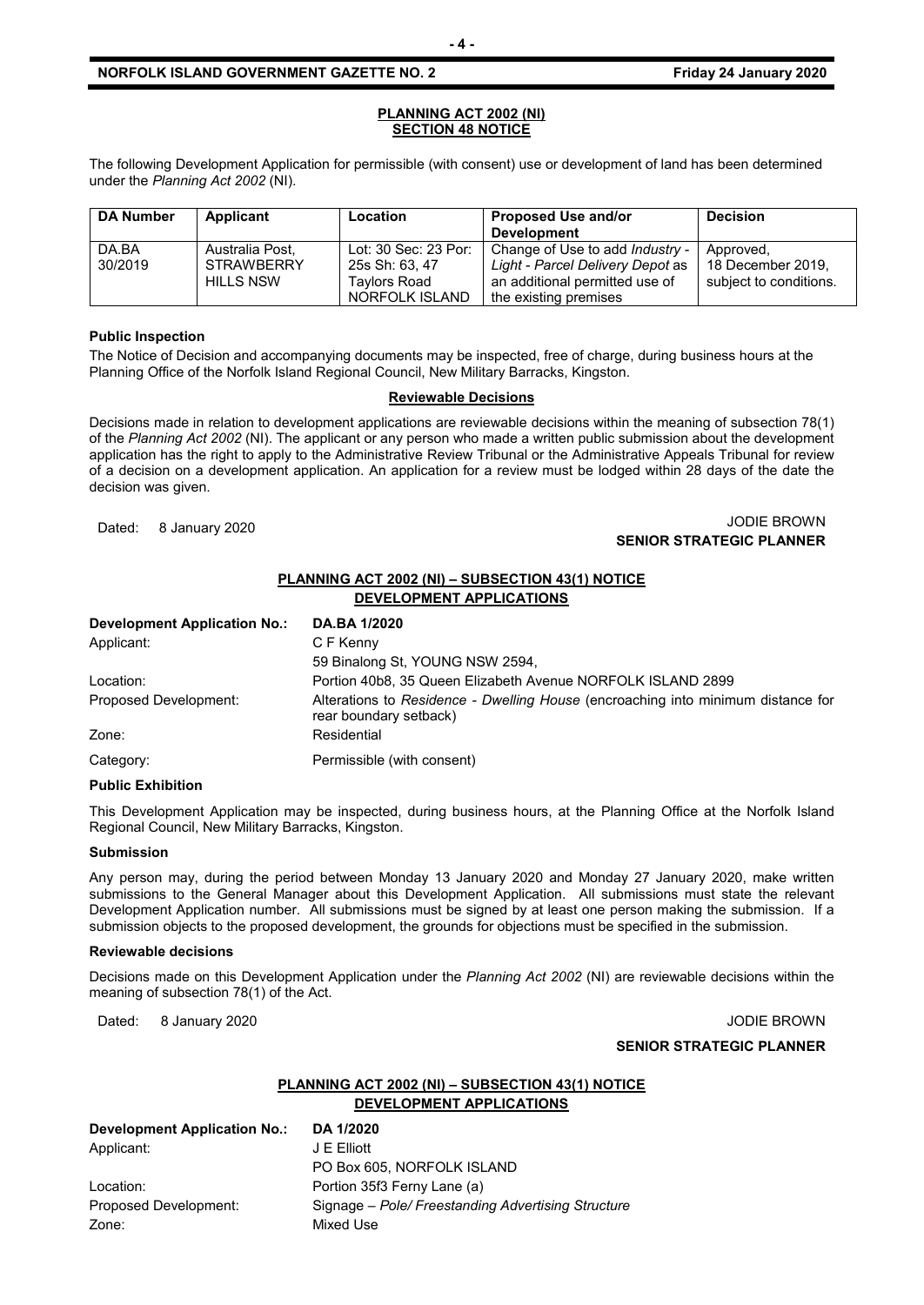Category: Category: Permissible (with consent)

#### **Public Exhibition**

This Development Application may be inspected, during business hours, at the Planning Office at the Norfolk Island Regional Council, New Military Barracks, Kingston.

#### **Submission**

Any person may, during the period between Monday 13 January 2020 and Monday 27 January 2020, make written submissions to the General Manager about this Development Application. All submissions must state the relevant Development Application number. All submissions must be signed by at least one person making the submission. If a submission objects to the proposed development, the grounds for objections must be specified in the submission.

#### **Reviewable decisions**

Decisions made on this Development Application under the *Planning Act 2002* (NI) are reviewable decisions within the meaning of subsection 78(1) of the Act.

Dated: 9 January 2020 **Julie 2010 Journal Accounts 2020 JODIE BROWN SENIOR STRATEGIC PLANNER**

# **TERTIARY EDUCATION BURSARY - GRANT PROGRAM**

Applications are invited for the 2019-2020 Tertiary Education Bursary Program offered by the Norfolk Island Regional Council.

**Application closing date:** 14 February 2020 at 4:00pm **Information and submissions:** [www.norfolkisland.gov.nf/council/grants-program](http://www.norfolkisland.gov.nf/council/grants-program)

Contact Officer – Anita French, Grants Officer, +6723 22001 ext 103 o[r anita.french@nirc.gov.nf](mailto:anita.french@nirc.gov.nf)

Dated: 02 January 2020 BRUCE TAYLOR **INTERIM GENERAL MANAGER**

# **TRAFFIC ACT 2010 (NI)**

# **TEMPORARY CLOSURE OF ROAD FOR ROAD WORKS**

# **CULVERT PIPE REPLACEMENT AND REPAIR**

# **ANSON BAY ROAD – SECTION OF HEADSTONE ROAD TO THE GUN CLUB ON ANSON BAY ROAD**

I, **BRUCE TAYLOR**, Acting Chief Executive Officer and Interim General Manager of the Norfolk Island Regional Council, under section 50 of the *Traffic Act 2010* (NI) **close** that part or parts of the road specified in Part 1 of the Schedule to all vehicular traffic (except any vehicle specified in Part 2 of the Schedule) for and during the period **8.00am to 4.00pm on and from Tuesday 7 January 2020 through to Friday 1 May 2020** as necessary for public safety purposes and as I am of the opinion it is necessary or desirable to do so in order to carry out **CULVERT PIPE REPLACEMENT AND REPAIR**.

# **SCHEDULE**

**Part 1** – Part Road Closure: That part of Anson Bay Road, from a section of Headstone Road to the Gun Club on Anson Bay Road, for the purpose of culvert/pipe replacement and repair as shown on the attached plan and map. The start and end of the road works site to be as officially signposted by the Council or as directed by Council workers at the works site or as directed by police from time to time during the period which from time to time may be a closure of all of the road or a closure of only a part of the road or a closure of one or more carriageways of Anson Bay Road as needed for the culvert works.

**Part 2** - Exempted classes of vehicles –

- (a) Vehicles and plant authorised by the Interim General Manager of the Norfolk Island Regional Council or delegate thereof for delivery of goods or services;
- (b) Council vehicles and plant involved on official business;
- (c) Police, ambulance, fire services and emergency vehicles on official business;<br>(d) Vehicles authorised by OIC Police or delegate thereof.
- Vehicles authorised by OIC Police or delegate thereof.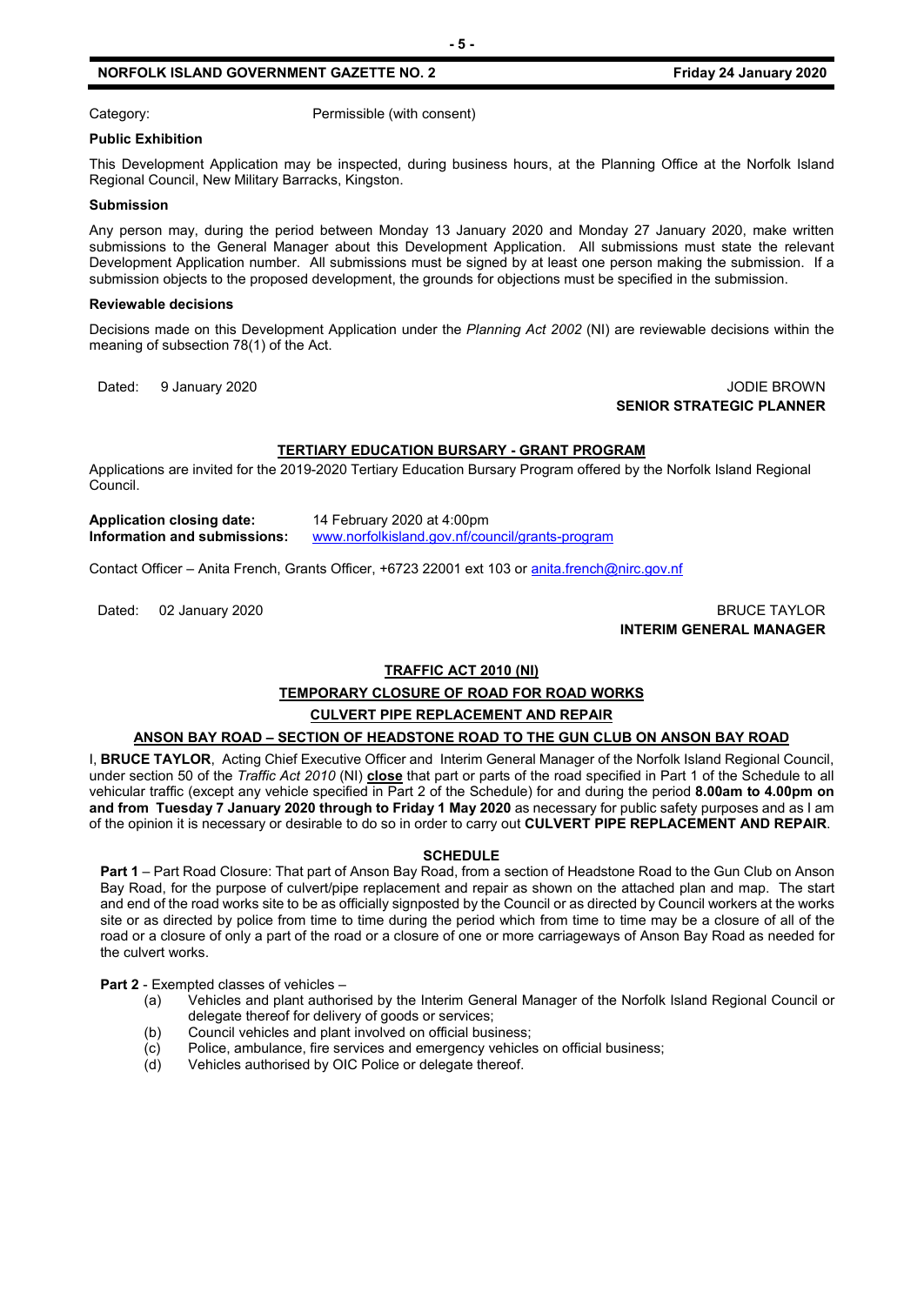

# Dated: 2 December 2019 BRUCE TAYLOR **ACTING CHIEF EXECUTIVE OFFICER**

#### **TRAFFIC ACT 2010 (NI)**

# **TEMPORARY CLOSURE OF ROAD: MOVEMENT OF WIDE AND HEAVY VEHICLES MARSHS ROAD FROM STOCKYARD ROAD TO BALL BAY**

I, **LOTTA JACKSON**, Chief Executive Officer and General Manager of the Norfolk Island Regional Council, under section 50 of the *Traffic Act 2010* (NI), temporarily close that part or parts of the road specified in Part 1 of the Schedule to all vehicular traffic (except any vehicle specified in Part 2 of the Schedule) **for a 24 hour period each day from 6:00am from Wednesday 9 October 2019 to 6:00am on Tuesday 31 March 2020** as I am of the opinion it is necessary or desirable to do so for public safety purposes and to enable Boral Resources QLD Pty Limited to receive and move vehicles, plant, equipment and materials from Ball Bay's temporary groyne involving the operation of wide and heavy vehicles and for related purposes.

# **SCHEDULE**

Part 1 – Partial Road Closure: That part or parts of the roads comprising Marshs Road from Stockyard Road to Ball Bay.<br>Part 2 - Exempted classes of vehicles: Exempted classes of vehicles:

- (a) Vehicles and plant authorised by the General Manager of the Norfolk Island Regional Council or delegate thereof for delivery of goods or services;
- (b) Council vehicles and plant involved on official business;
- (c) Police, ambulance, fire services and emergency vehicles on official business;
- (d) Vehicles authorised by OIC Police or delegate thereof;
- (e) Fuel and Gas supply vehicles.

Dated: 12 September 2019 LOTTA JACKSON **CHIEF EXECUTIVE OFFICER**